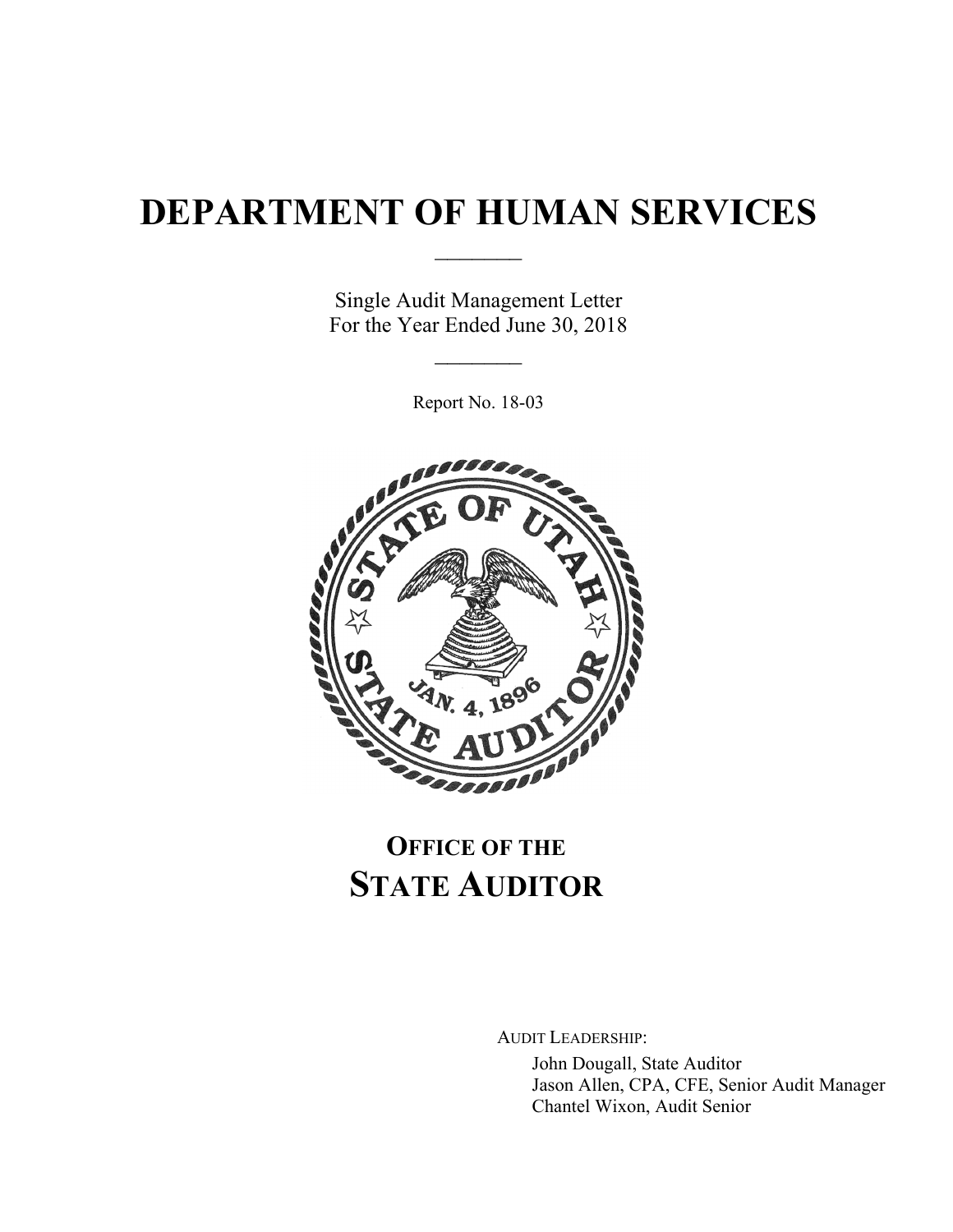## **DEPARTMENT OF HUMAN SERVICES**

**Single Audit Management Letter**  FOR THE YEAR ENDED JUNE 30, 2018

#### TABLE OF CONTENTS

Page **Page** 

| SINGLE AUDIT MANAGEMENT LETTER                                                                                             |                                                                                      |                                                                                                          |                  |   |
|----------------------------------------------------------------------------------------------------------------------------|--------------------------------------------------------------------------------------|----------------------------------------------------------------------------------------------------------|------------------|---|
| Type/<br><b>FINDINGS AND RECOMMENDATIONS:</b><br>Federal Program<br><b>Applicability</b>                                   |                                                                                      |                                                                                                          |                  |   |
|                                                                                                                            | Inadequate Internal Controls Over Preparation of SF-425<br>Reports for SAPT          | <b>Block Grants for</b><br>Prevention and<br>Treatment of<br>Substance Abuse                             | $SD-f$ ; RN- $f$ | 3 |
| 2.                                                                                                                         | Inadequate Internal Controls Over Preparation of SF-425<br>Reports for SAMH Projects | Substance Abuse<br>and Mental Health<br>Services Projects of<br>Regional and<br>National<br>Significance | $SD-f$ ; RN- $f$ | 4 |
| Finding Type:<br><b>SD</b><br>Significant Deficiency of Internal Control<br>Reportable Noncompliance or Illegal Acts<br>RN |                                                                                      | Applicable To:<br>Federal Program                                                                        |                  |   |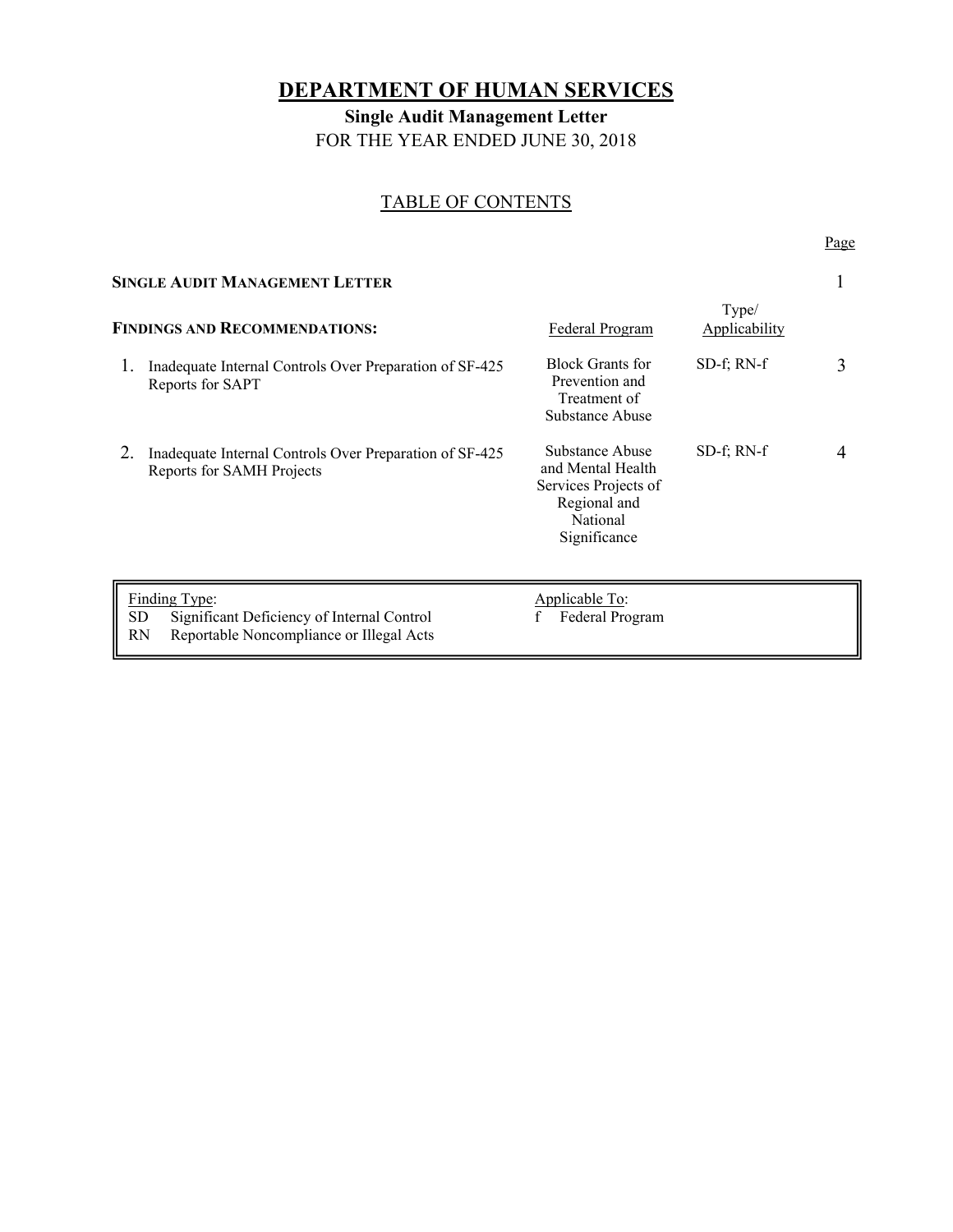

**OFFICE OF THE STATE AUDITOR**

#### **SINGLE AUDIT MANAGEMENT LETTER NO. 18-03**

October 1, 2018

Ann S. Williamson, Executive Director Department of Human Services 195 North 1950 West SLC, Utah 84116

Dear Ms. Williamson:

This management letter is issued as a result of the Department of Human Services' (DHS's) portion of the statewide single audit for the year ended June 30, 2018. Our final report on compliance and internal control over compliance issued to meet the reporting requirements of Title 2 U.S. *Code of Federal Regulations* (CFR) Part 200, *Uniform Administrative Requirements, Cost Principles, and Audit Requirements for Federal Awards* (Uniform Guidance) is issued under separate cover. We tested the following federal programs at DHS:

- Social Services Block Grant (CFDA #93.667)
- Block Grants for Prevention and Treatment of Substance Abuse (SAPT) (CFDA # 93.959)
- Substance Abuse & Mental Health Services Projects of Regional and National Significance (SAMH) (CFDA #93.243)

In planning and performing our statewide compliance audit of the programs listed above, we considered DHS's compliance with the applicable types of compliance requirements as described in the *OMB Compliance Supplement* for the year ended June 30, 2018. We also considered DHS's internal control over compliance with the types of requirements described above that could have a direct and material effect on the programs tested in order to determine the auditing procedures that were appropriate in the circumstances for the purpose of expressing an opinion on compliance and to test and report on internal control over compliance in accordance with the Uniform Guidance, but not for the purpose of expressing an opinion on the effectiveness of internal control over compliance. Accordingly, we do not express an opinion on the effectiveness of DHS's internal control over compliance.

A *deficiency in internal control over compliance* exists when the design or operation of a control over compliance does not allow management or employees, in the normal course of performing their assigned functions, to prevent or to detect and correct on a timely basis noncompliance with a type of compliance requirement of a federal program. A *material weakness in internal control over compliance* is a deficiency, or a combination of deficiencies, in internal control over compliance, such that there is a reasonable possibility that material noncompliance with a type of compliance requirement of a federal program will not be prevented, or detected and corrected on a timely basis. A *significant deficiency in internal control over compliance* is a deficiency, or a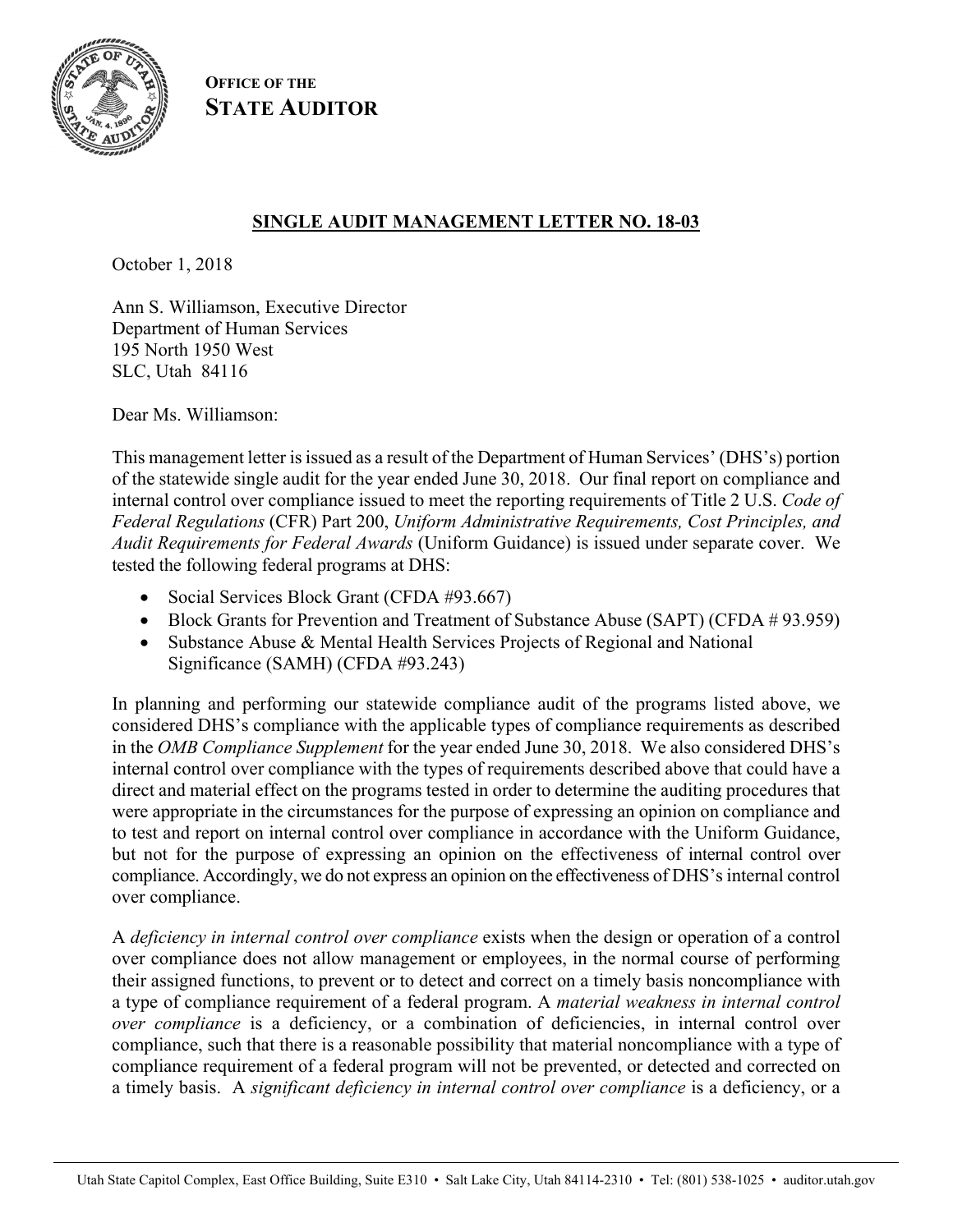combination of deficiencies, in internal control over compliance that is less severe than a material weakness, yet important enough to merit attention by those charged with governance.

Our consideration of internal control over compliance was for the limited purposes described in the second paragraph and was not designed to identify all deficiencies in internal control over compliance that might be material weaknesses or significant deficiencies and therefore, material weaknesses or significant deficiencies may exist that were not identified.

Given these limitations, we did not identify any deficiencies in DHS's internal control that we consider to be material weaknesses. However, we consider the deficiencies in internal control over compliance presented in the accompanying schedule of findings and recommendations as Findings 1 and 2 to be significant deficiencies.

DHS's written responses to and Corrective Action Plans for the findings identified in our audit were not subjected to the audit procedures applied in our audit and, accordingly, we express no opinion on them.

The purpose of this communication is solely to describe the scope of our testing of internal control over compliance and the results of that testing. Accordingly, this communication is not suitable for any other purpose.

We appreciate the courtesy and assistance extended to us by the personnel of DHS during the course of our audit, and we look forward to a continuing professional relationship. If you have any questions, please contact me.

Sincerely,

Jason Allen, CPA, CFE Senior Audit Manager 801-808-0716 jasonallen@utah.gov

cc: Mark Brasher, Deputy Director Lana Stohl, Deputy Director R. Don Moss, Director, Bureau of Finance Jennifer Evans, Director of Fiscal Operations Doug Thomas, Director, Division of Substance Abuse & Mental Health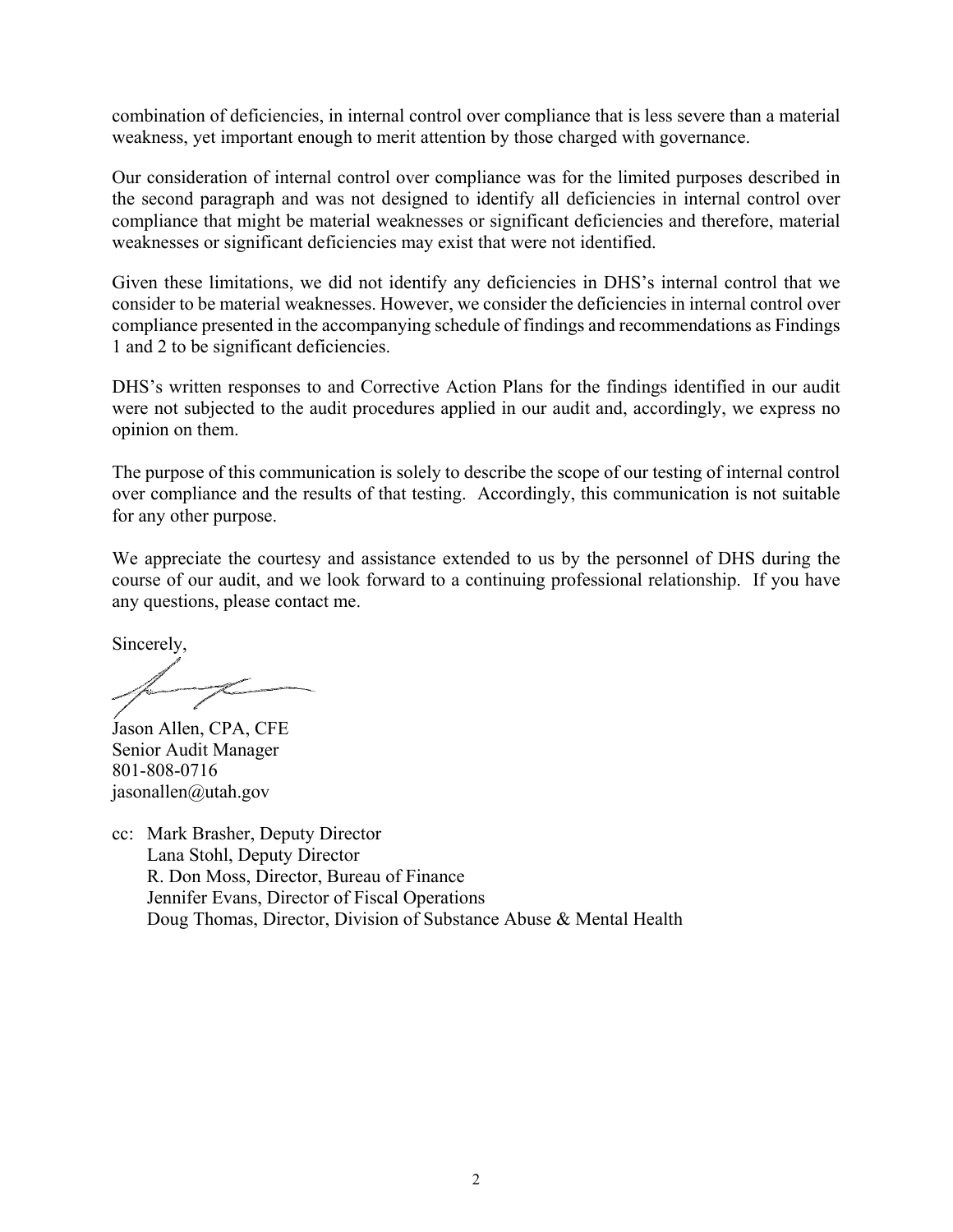## **FINDINGS AND RECOMMENDATIONS**

#### **1. INADEQUATE INTERNAL CONTROLS OVER PREPARATION OF SF-425 REPORTS FOR SAPT**

Federal Agency: **Department of Health and Human Services**  CFDA Number and Title: **93.959 Block Grants for Prevention and Treatment of Substance Abuse (SAPT)** 

Federal Award Number: **2B08TI010052-16**  Questioned Costs: N/A Pass-through Entity: N/A Prior Year Finding Number(s): N/A

We reviewed the annual SAPT SF-425 report submitted by the Department of Human Services (DHS) for fiscal year 2018 and noted the following inaccuracies and internal control issues:

- a. The amounts entered on lines "10.e. Federal share of expenditures" and "10.d. Total Federal funds authorized" were overstated by \$134,507,185. Line 10.d. was pre-populated by the federal system, and even though DHS noticed the error, the report preparer entered the same overstated amount on line 10.e. without questioning the error at the time of the submission.
- b. Line 11 "Indirect Expenses" was left blank which created an understatement of \$444,951.
- c. The final SF-425 report was not reviewed by a second individual. A review of reports by an individual other than the person preparing the reports would help ensure accuracy and completeness.

Amounts reported in federal financial reports should be accurate and agree to FINET (the State's general ledger) and/or other appropriate supporting documentation. These errors occurred due to clerical mistakes and the use of a new federal report submission system—electronic Research Administration (eRA). Not accurately reporting all required information results in inaccurate and/or incomplete program information being provided to users of the reports.

#### **Recommendation:**

**We recommend DHS implement internal controls over federal financial reporting and take greater care to ensure the required reports are prepared accurately and completely. When corrections are required due to federal system errors, DHS should promptly contact the federal grant manager for guidance.** 

*View of Responsible Officials:* 

*We agree the federal SF-425 should be properly reported.*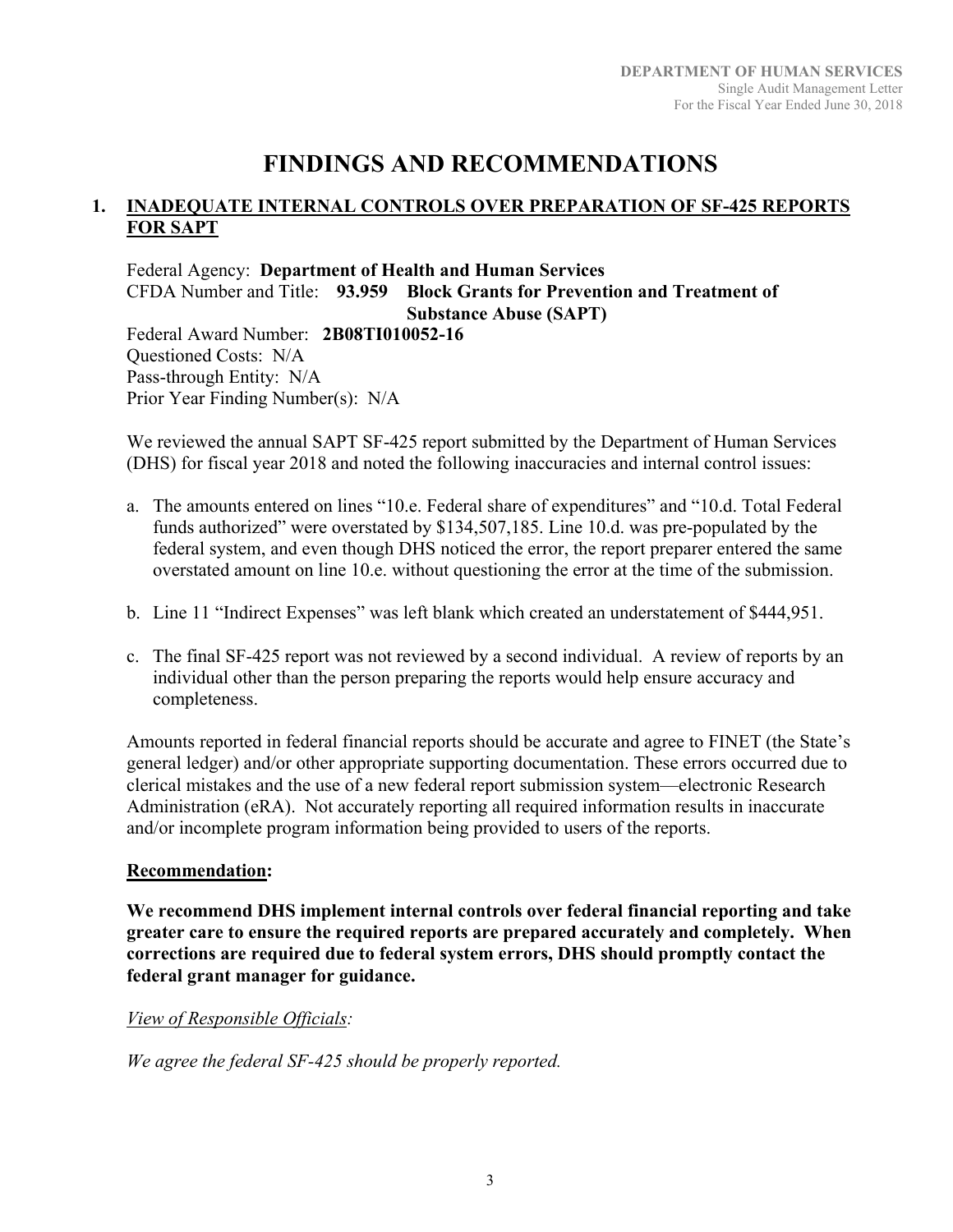#### *Corrective Action Plan:*

*Future SF-425 reports for SAMHSA grants will be reviewed by a second individual, and the federal agency will be contacted if system issues impact proper reporting. A revised report was submitted to SAMHSA.* 

*Contact Person: Rick Platt, Financial Manager, 801-538-4262 Anticipated Correction Date: October 2018* 

#### **2. INADEQUATE INTERNAL CONTROLS OVER PREPARATION OF SF-425 REPORTS FOR SAMH PROJECTS**

Federal Agency: **Department of Health and Human Services**  CFDA Number and Title: **93.243 Substance Abuse and Mental Health Services Projects of Regional and National Significance (SAMH)**  Federal Award Numbers: **5H79TI026034-02 (SYT-P), G02HP28025-03-02 (UP), 1H79SM061666-01 (CABHI)** Questioned Costs: N/A Pass-through Entity: N/A Prior Year Finding Number(s): N/A

We reviewed 4 of the 9 SAMH SF-425 reports submitted by DHS for fiscal year 2018 and noted the following inaccuracies and internal control issues:

- a. The financial report for the SYT-P award and UP awards were not reviewed by a second individual before it was submitted through the electronic Research Administration (eRA) website. A review of reports by an individual other than the person preparing the reports would help ensure accuracy and completeness.
- b. Line 11, "Indirect Expenses," for the UP award report was understated by \$621. The indirect expense amounts reported in the federal financial reports should agree to FINET.
- c. In addition to the four reports sampled, we noted one award (CABHI) for which DHS did not submit all the SF-425 reports required during the award period. The award agreement stated that reports were to be submitted semi-annually, but no reports were submitted after the September 29, 2016 reporting period end date until the final March 29, 2018 reporting period end date. These reports were missed because of changes in staffing.

#### **Recommendation:**

**We recommend that DHS implement internal controls over federal financial reporting and take greater care to ensure the required reports are prepared accurately, completely, and timely.**